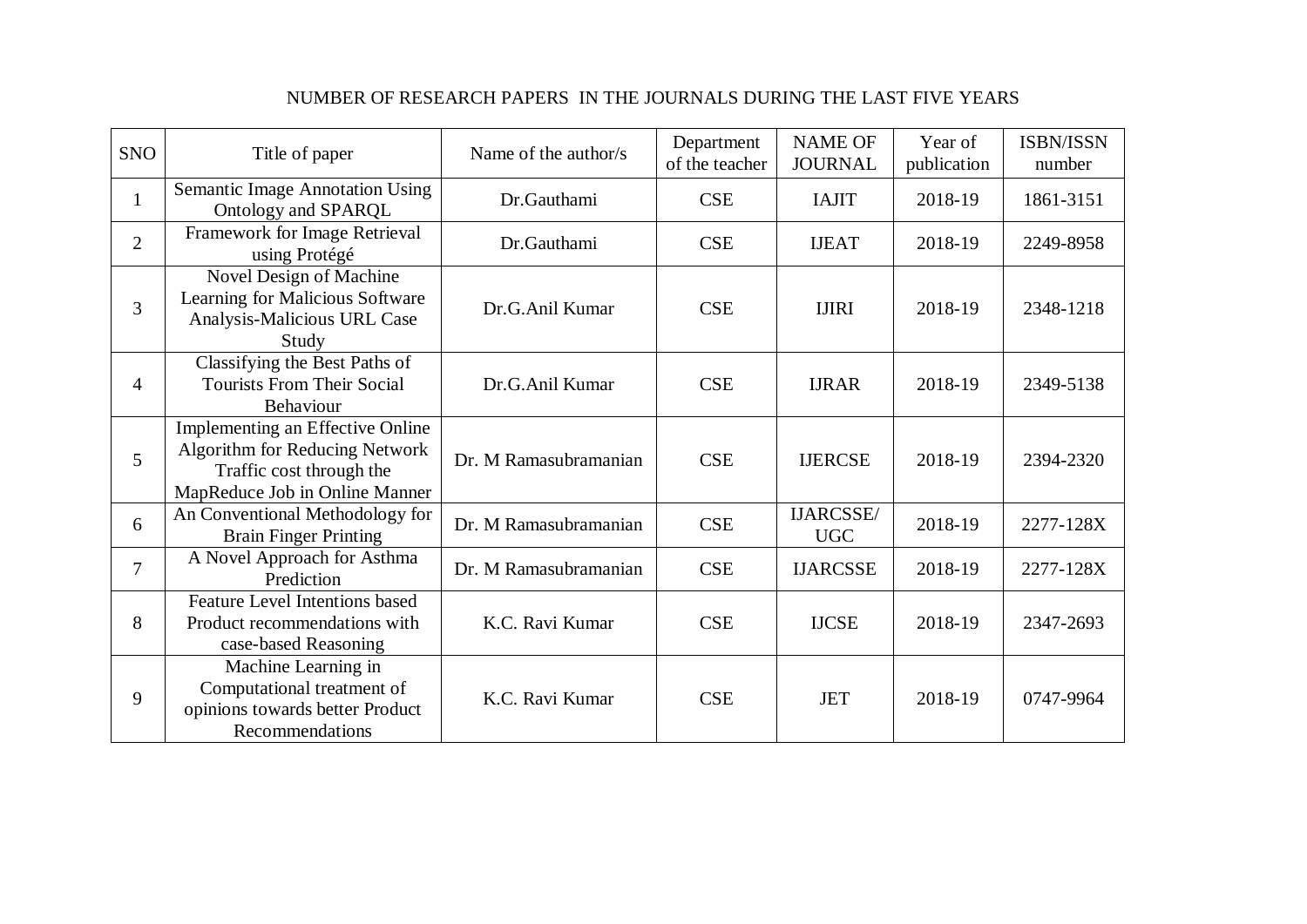| 10 | Reducing On-LineVideo<br>Replication Problems in Content<br>Delivery Networks by Using<br><b>Adaptive Data Placement Scheme</b> | Ms. E. Krishnaveni Reddy | <b>CSE</b> | <b>IJR</b>                        | 2018-19 | 2348-6848              |
|----|---------------------------------------------------------------------------------------------------------------------------------|--------------------------|------------|-----------------------------------|---------|------------------------|
| 11 | A Review on Machine Learning<br><b>Based Resource Allocation in</b><br>Cloud Computing                                          | Ms.D.Madhavi             | <b>CSE</b> | <b>IJR</b>                        | 2018-19 | 2348-6848              |
| 12 | Privacy Preserving Data Mining<br>Technique and their<br>Implementation                                                         | Dr V Anantha Krishna     | <b>CSE</b> | <b>IOSR</b>                       | 2017-18 | 2349-4840              |
| 13 | Secrely Distributing the Patient<br>Data in Wireless Sensor Network                                                             | Dr.T.K. S RathishBabu    | <b>CSE</b> | <b>IJSETR</b>                     | 2017-18 | 2319-8885              |
| 14 | <b>Energy Efficient Routing Protocol</b><br>For Mobile AD Hoc Networks<br>using Trust Based Security                            | Dr.J. Srinivas           | <b>CSE</b> | <b>IJMTE</b>                      | 2017-18 | 2236-6124              |
| 15 | <b>Opinion Mining of Online Product</b><br>Reviews using Rough set Reducts<br>and Semantic Web Rules                            | K.C. Ravi Kumar          | <b>CSE</b> | <b>JET</b>                        | 2017-18 | 2180-3811              |
| 16 | Rating Prediction based on Social<br><b>User Reviews</b>                                                                        | Ms. E. Krishnaveni Reddy | <b>CSE</b> | <b>IJR</b>                        | 2017-18 | 2348-6848<br>2348-795X |
| 17 | <b>Identificaton of Practical Traffic</b><br>Via Digital Media Twitter Stream<br>and Scrutiny                                   | Ms. E. Krishnaveni Reddy | <b>CSE</b> | <b>IJITR</b>                      | 2017-18 | 2320-5547              |
| 18 | <b>Proficient Cache Promoted</b><br>Direction System on Drive                                                                   | Ms.N. SujataKumari       | <b>CSE</b> | <b>IJITR</b>                      | 2017-18 | 2348-6848              |
| 19 | Classifying the Emotions of Users<br><b>Towards Software Products Using</b><br>Sentiment Analysis                               | Ms.TirunagiriKavitha     | <b>CSE</b> | <b>IJR</b>                        | 2017-18 | 2348-6848              |
| 20 | Secure Searchable Encryption<br><b>Schemes: A Survey</b>                                                                        | Ms.P. Srivani            | <b>CSE</b> | <b>IJETAE/UG</b><br>$\mathcal{C}$ | 2017-18 | 2250-2459              |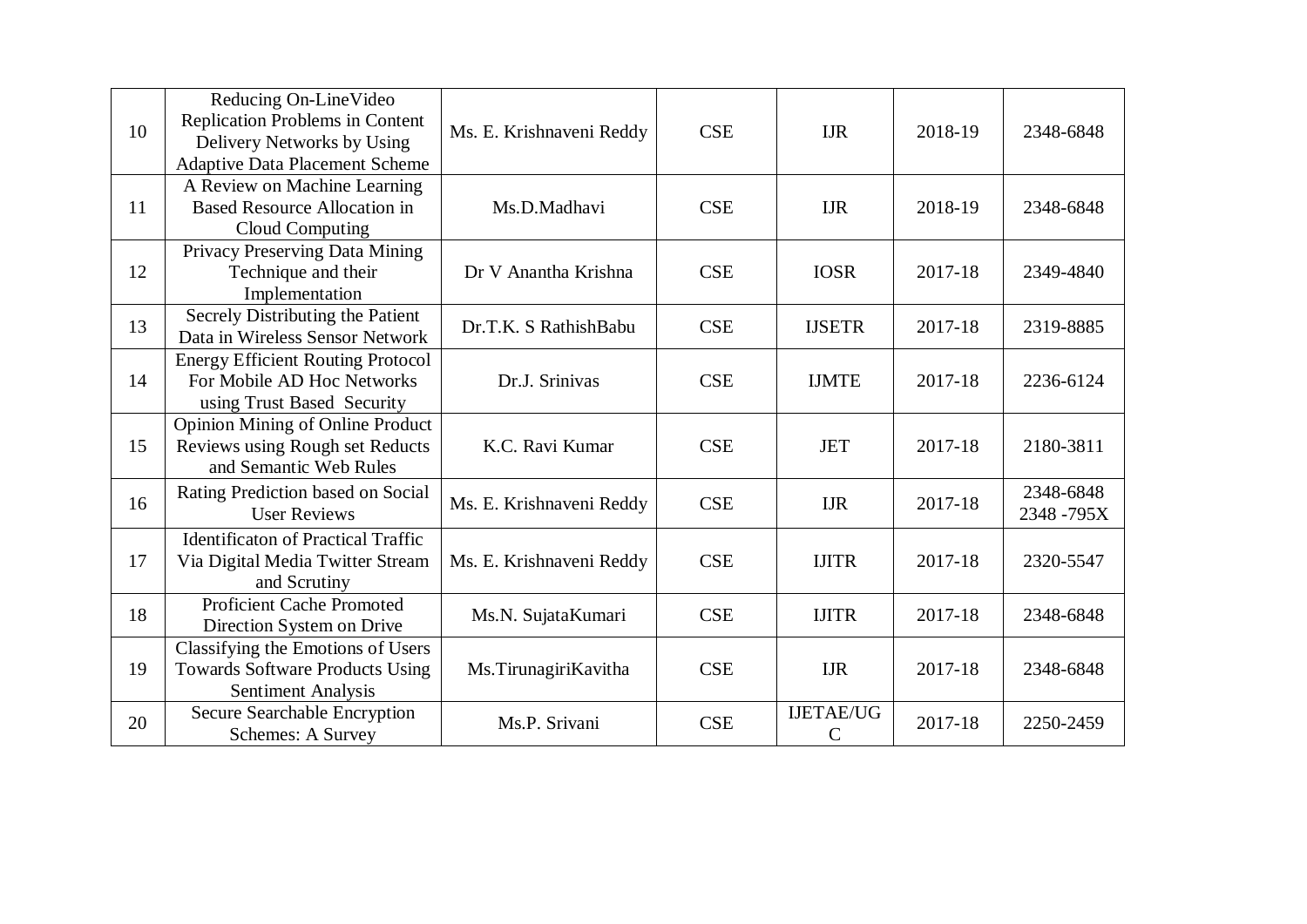| 21 | <b>Experimental Results On Multi-</b><br>Key Searchable Encryption<br><b>Techniquewith Different Elliptic</b><br>Curves and App Designing | Ms.P. Srivani            | <b>CSE</b> | <b>IJETAE/UG</b><br>$\mathcal{C}$  | 2017-18 | 1817-3195 |
|----|-------------------------------------------------------------------------------------------------------------------------------------------|--------------------------|------------|------------------------------------|---------|-----------|
| 22 | <b>Increasing SLA Based Access</b><br><b>Control In Cloud Computing</b>                                                                   | Ms.D.Madhavi             | <b>CSE</b> | AIJREAS/U<br>GC                    | 2017-18 | 2455-6300 |
| 23 | Efficient Search on XML Data by<br><b>Using Context Based</b><br>Diversification                                                          | Y. SudhaMadhuri          | <b>CSE</b> | <b>IJISET</b>                      | 2017-18 | 2348-7968 |
| 24 | Sentiment embedding with feature<br>selection and Emotion Detection<br>in sentiment Analysis                                              | K.RajasekharRao          | <b>CSE</b> | <b>IJR/UGC</b>                     | 2017-18 | 2348-6848 |
| 25 | Survey Study on development and<br>challenges in sensor networking in<br>wireless sensor network                                          | Dr.J. Srinivas           | <b>CSE</b> | <b>AIRJ</b>                        | 2016-17 | 2320-3714 |
| 26 | A Review And Analysis of<br><b>Energy Efficient Routing in Manet</b>                                                                      | Dr.J. Srinivas           | <b>CSE</b> | <b>UNIVERSA</b><br><b>L REVIEW</b> | 2016-17 | 2277-2723 |
| 27 | An Investigation of Accessible<br><b>Energy Efficient Routing</b><br>Protocols for Mobile AD Hoc<br><b>Networks</b>                       | Dr.J. Srinivas           | <b>CSE</b> | <b>IJMTE</b>                       | 2016-17 | 2249-7455 |
| 28 | Enhancing the Cloud Storage<br>Management by using Authorized<br>data de-duplication                                                      | Ms. E. Krishnaveni Reddy | <b>CSE</b> | <b>IJTRE</b>                       | 2016-17 | 2347-4718 |
| 29 | <b>Control-Current Accurate and</b><br><b>Secret Truths Allocation with</b><br><b>Advancing Safety</b>                                    | Ms.N. SujataKumari       | <b>CSE</b> | <b>IJITR</b>                       | 2016-17 | 2320-5547 |
| 30 | A Global Network based coding<br>Guidance opportunistic<br>unilateralism                                                                  | Ms. E. Krishnaveni Reddy | <b>CSE</b> | <b>IJRRECS</b>                     | 2016-17 | 2321-5461 |
| 31 | The review of Existing opinion<br>Target and opinion Words<br><b>Extraction Methods</b>                                                   | K.RajasekharRao          | <b>CSE</b> | <b>IJCSIET</b>                     | 2016-17 | 2277-4408 |